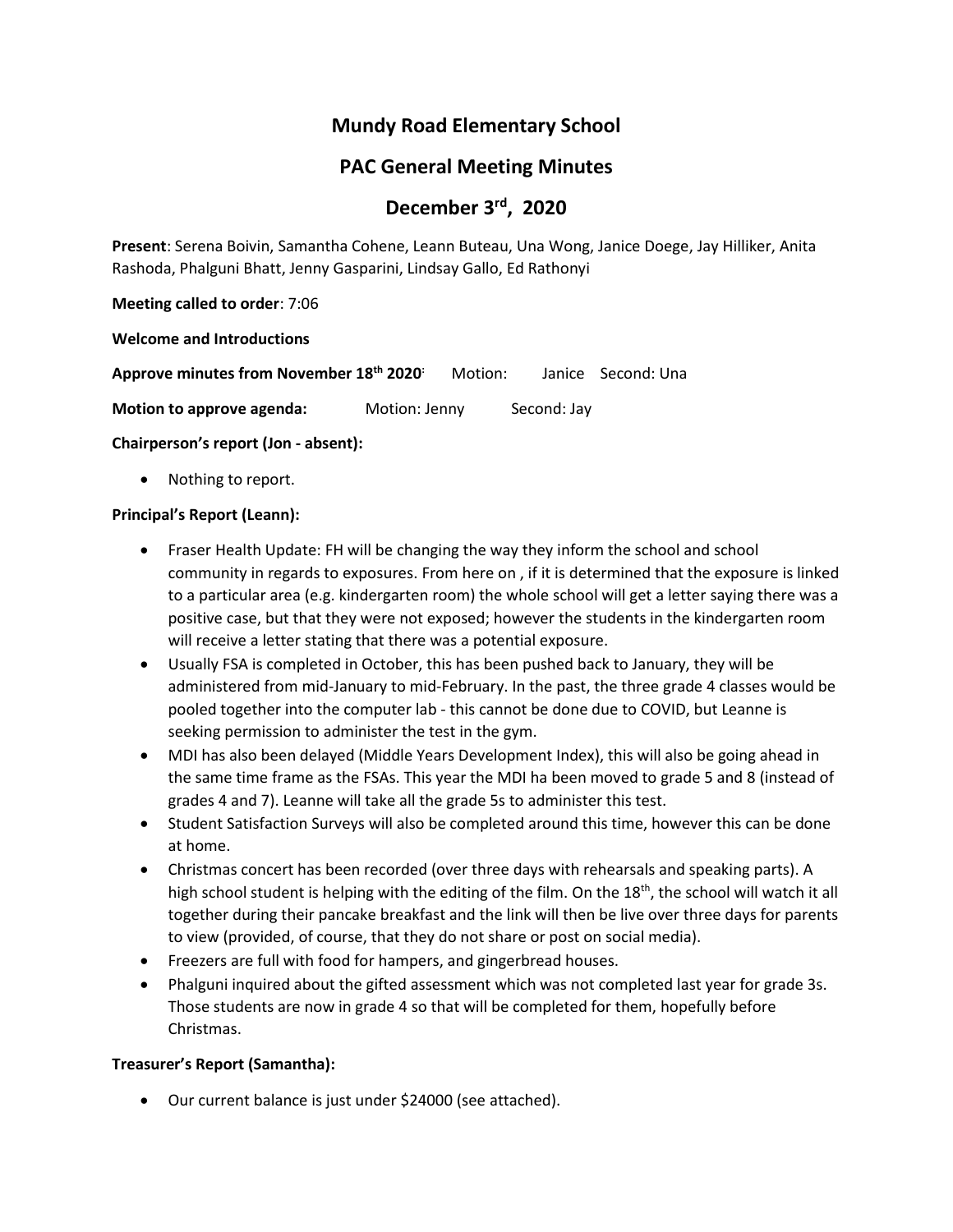• PAC donations are sitting at \$2200 (there was a single donation of \$1000).

#### **Volunteer Coordinator (Jenny):**

• Lily will be doing the teacher appreciation snacks this month. She is hoping to do pizza, Leanne reminded that these should be individually packaged.

#### **DPAC (Shannon - absent):**

• Nothing to report

# **Munch-a-lunch (Una):**

• Leanne found out that we cannot use KEV as a replacement for MAL for parent-based fundraising.

# **Hot Lunch (Jay):**

• Nothing to report at this time.

# **Safety Coordinator (Janice):**

- Janice sourced out plexi-glass shields and had sent e-mails detailing the various options to the PAC earlier. Janice showed an option that can be folded up and stored. Leanne will need to show the staff the shields and discuss the idea with them.
	- $\circ$  There was some discussion about whether parents should purchase the shield, or PAC should fund the purchase.
	- $\circ$  There was also some discussion about how to affix the shields to the desk as well as several suggestions about how to do so, and if the shields would be needed at all times (possibly only during eating, etc..)
- Leanne will discuss the idea with the staff and report back to us after their staff meeting. Leanne will connect with Janice about getting the samples to show staff.

#### **Merchandising Coordinator (Phalguni)**

• Phalguni reported that 36 masks have been sold so far (over two weeks). She suggested giving a mask in the Welcome to Kindergarten Kit. We used to give a Mundy Road water bottle in this kit and the water bottles are no longer listed on MAL.

#### **Social Coordinators (Anita and Lindsay)**

- Anita and Lindsay have been talking about a virtual event, possibly around Valentine's Day, potentially something like a talent show. Lindsay will put together a flyer to pass out to gauge interest. Leanne suggested handing these out during the Purdy's pickup.
- Janice suggested a Christmas Bingo as another virtual event. We would likely require a gaming license for this. Samantha says this is quite straightforward. Kahoot might be a way to get around this.

#### **Emergency Preparedness (Jay):**